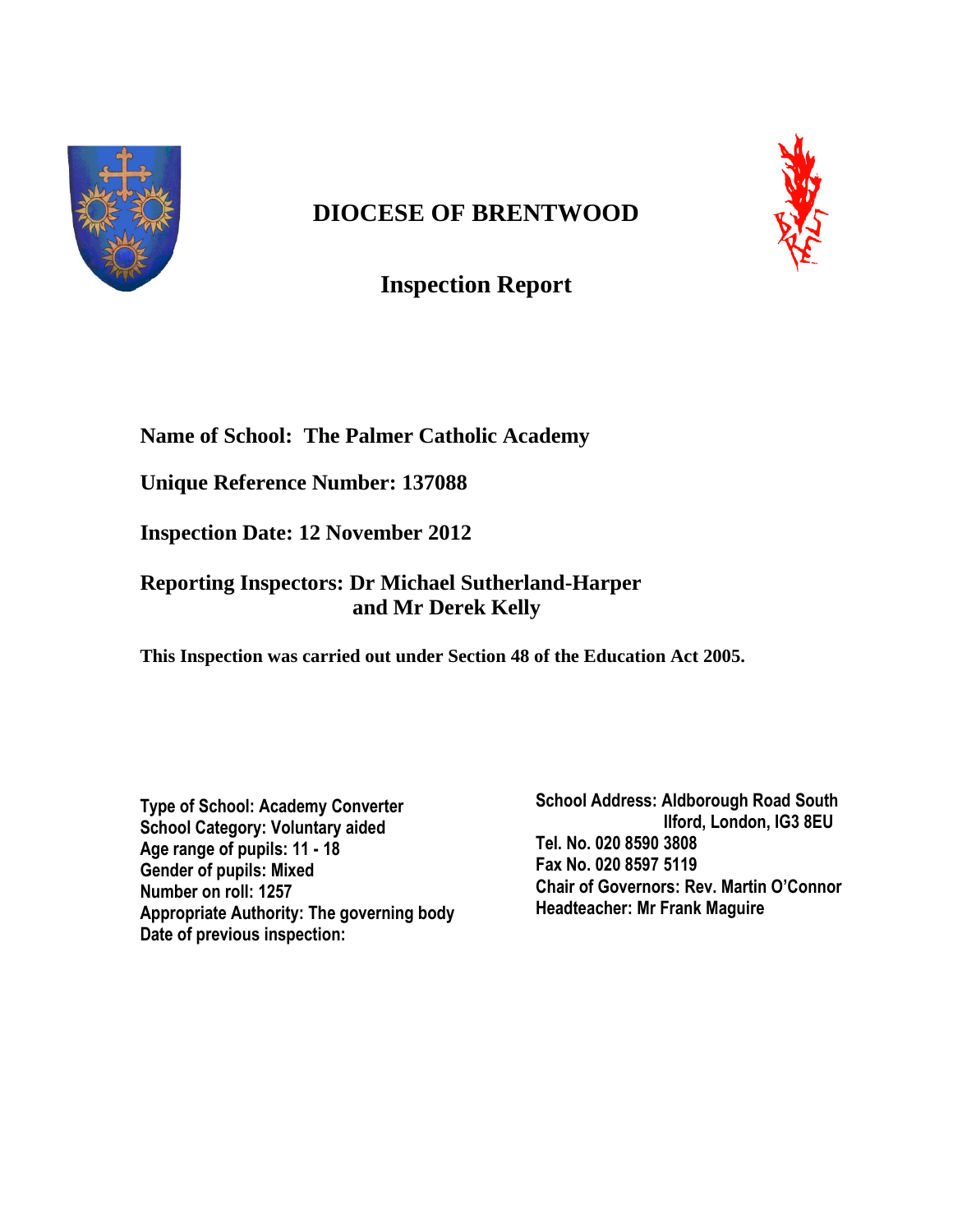## **Introduction:**

The Inspection was carried out under Section 48 of the Education (Schools) Act 2005 by two inspectors appointed by the Diocesan Bishop at the request of the Governing Body of the School.

The Inspectors acknowledge and are appreciative of the full support, co-operation and courtesy they enjoyed from the Governors, Headteacher, Staff and Students of the School both before and during the Inspection. The Inspectors wish to express their gratitude to all concerned.

#### **The focus of the Section 48 Inspection was:**

- Classroom Religious Education
- The Catholic nature of the Academy through:
	- 1. Worship
	- 2. Links with the Catholic and wider community
- Spiritual, Moral, Social and Cultural development

**The Section 48 Report The Palmer Catholic Academy Aldborough Road South Ilford, London, IG3 8EU.**

**Head Teacher: Mr Frank Maguire**

**Date of Inspection: 12 November 2012**

#### **Description of the School:**

The Palmer Catholic Academy is a larger than the average-sized voluntary-aided Catholic academy situated in Ilford in the London borough of Redbridge and in the diocese of Brentwood. The academy draws its pupils from 12 Catholic parishes and some 48 feeder primary schools.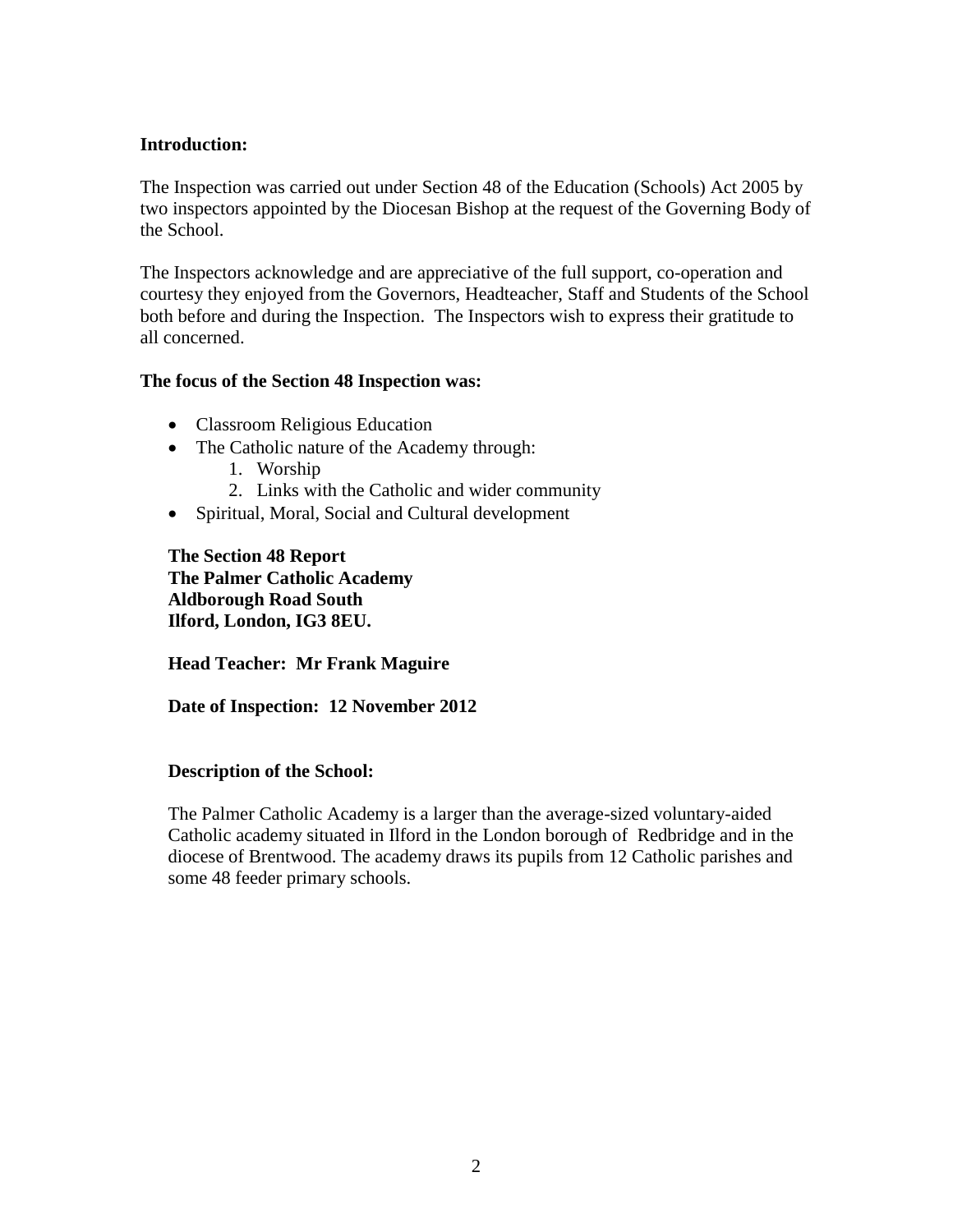## **Record of Evidence Base:**

Two Diocesan Inspectors were in the academy for the equivalent of two inspection days.

- The study of pre-inspection documentation including the Self-Evaluation Form/ Denominational Provision (SEF/DP).
- The observation of eight lessons.
- Participation in an assembly.
- Scrutiny of students' written work.
- Meetings with the Headteacher, senior staff, the Head of Religious Education (R.E.), pastoral staff, the Chair of Governors and another governor and the School Council.
- Observations of R.E. displays in the classrooms and around the academy.

### **What the School does well:**

The Palmer Catholic Academy is an outstanding Catholic school which strives, in the words of its visionary headteacher and in reflection of the academy motto, 'to create a harmonious and caring ethos, embracing the cultural diversity of our school community and to do everything to the glory of God and service of all'. The calm sense of purpose, centred on care for the individual and each other, is apparent from the moment visitors enter the academy and observe its purposeful atmosphere. The academy's work is closely focused on Gospel values but also respects the rich cultural diversity which students bring to the academy as they work together effectively with each other and with staff.

The curriculum has been carefully planned to ensure the highest possible quality continues in the outstanding provision of the Catholic education on offer, for example, by having smaller numbers in each class at Key Stage 3 when students first enter the academy. Students have excellent opportunities to participate in a growing range of activities related to their faith, such as retreats for all years, an annual Lourdes pilgrimage recently initiated with the support of the chair of governors and training for liturgy leaders also linked to the current Year of Faith. Academy managers at all levels are offered training on Catholic leadership programmes. There are close links with other Catholic schools to ensure that transitions into and out of the academy are seamless. The high quality education on offer is exemplified by rising attainment in Religious Education. The well-qualified, experienced department has a high and increasing profile in the academy due to its successful record of results.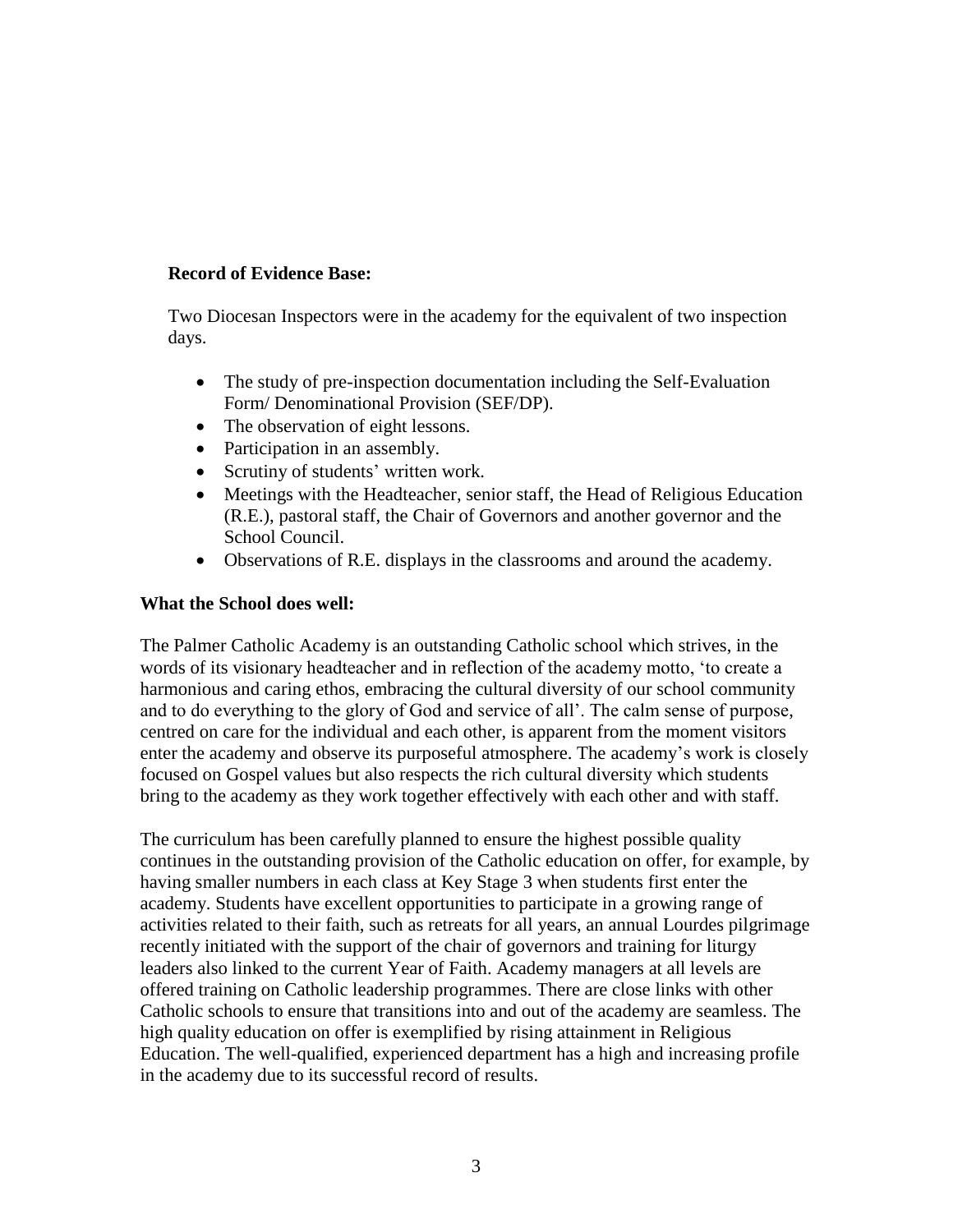Steps to promote improvement since the last diocesan inspection are outstanding. The position of Religious Education at the centre of the academy has been strengthened by its excellent promotion of equality for all. The inclusive nature of the academy community has led to a seamless mix of the many cultures and different faiths which enrich learning at the Palmer Catholic Academy. It is mirrored in current Sixth Form development, with interesting Reflection Days and increased entry to top universities in this country as students become more aspirational and determined to reach the top grades. The academy is looking now at ways to develop an innovative programme of General Religious Education for students in the Sixth Form to stimulate a healthy dialogue with their Catholic faith. Opportunities for students to take an increased role in leading such improvements are growing.

Strong leadership and support from the headteacher, who is passionately committed to development of the learning community and works closely with all managers and governors, has ensured that heads of department have clear plans for the development of their subject, as is the case in Religious Education. Experienced and knowledgeable governors, well led by the perceptive chair of governors, know the academy community well and contribute many and varied skills as they challenge it to move forward. Strong pastoral support systems include effective support by a chaplain, senior learning mentor and a counsellor from the Brentwood Catholic Children's Society. These systems are also reinforced by strong links with the diocese, with whom the academy is working to ensure seamless succession planning and development of young leaders with a clear understanding of the principles of Catholic education. Parents and carers are kept abreast of all that is going on by colourful newsletters and therefore have chances to contribute to progress. Success is celebrated and the growing confidence it brings about means that the academy has an outstanding capacity to make further improvements.

Provision for prayer, worship and the liturgical life are good and improving. Crucifixes in all classrooms provide a focal point for prayer which occurs during the day in form groups and in all Religious Education classes and includes prayers for the present Year of Faith. The chapel is well-maintained, well-used and supplemented by attractive prayer corners in some classrooms. Mass is held regularly on Friday in the chapel and in the local church with special assemblies to highlight the liturgical year. All other faith groups feel at ease and comfortable in the academy because of the respect in which students hold each other. The academy is now looking at ways to facilitate student planning and leadership of liturgical celebrations, including through music provided, to supplement the good work done by liturgy leaders.

The academy provides the expected religious education curriculum, using the Icons programme, recommended by the Bishop of the diocese, and examination board syllabi. The academy meets both the national and diocesan requirements for the allocation of curriculum time for taught Religious Education. Visual resources and information and communication technology are used increasingly well to ensure that students are engaged by learning. Booster lessons are given to reinforce skills where appropriate. Opportunities for students to take the lead in lessons are increasing as student confidence grows.